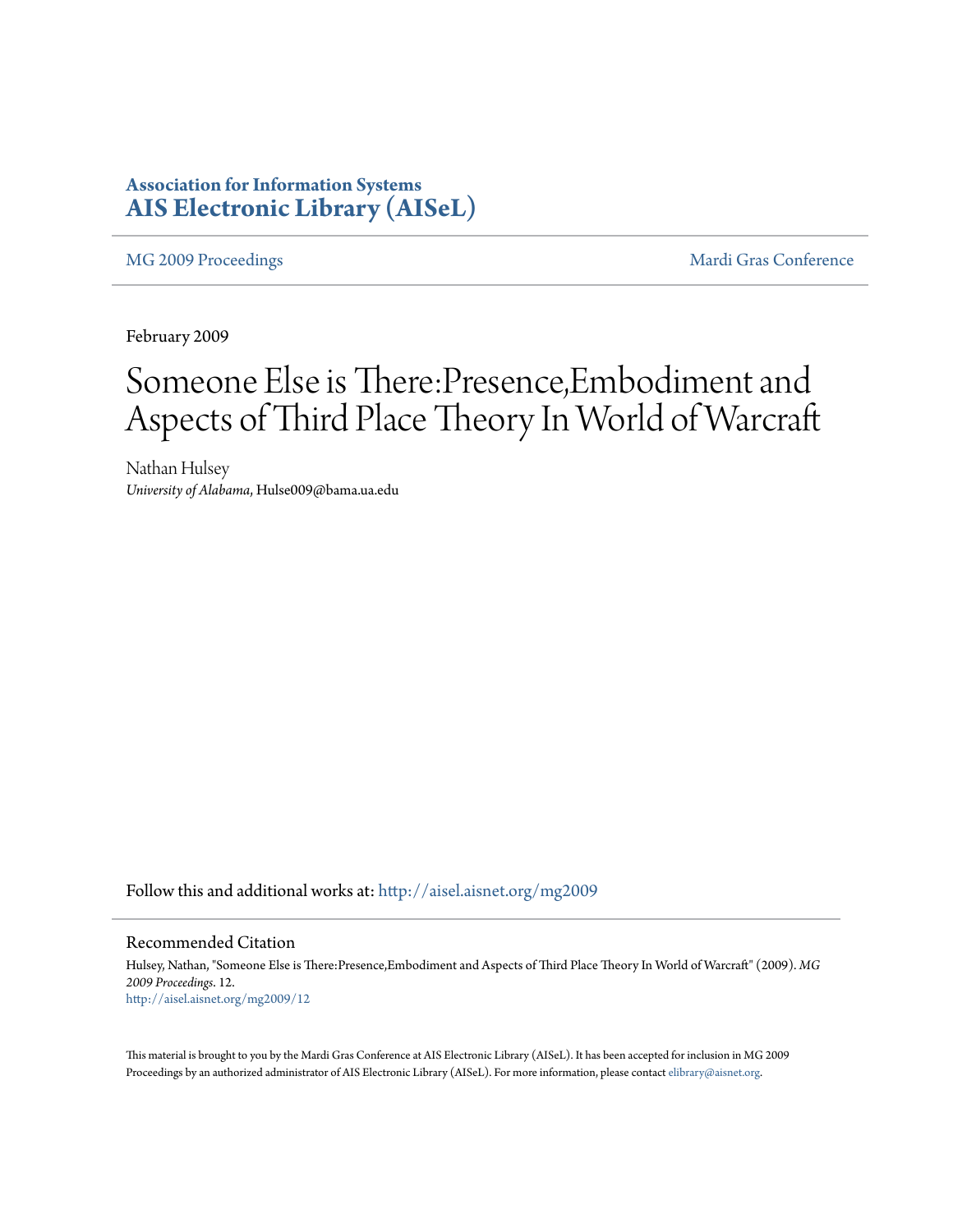## **Someone Else is There: Presence, Embodiment and Aspects of Third Place Theory In World of Warcraft**

**Nathan Hulsey**  University of Alabama Hulse009@bama.ua.edu

#### **ABSTRACT**

Oldenburg's (1999) theory of Third Place was used as a lens to determine whether World of Warcraft (WoW), a massively multiplayer online role playing game (MMORPG), acts as a virtual third place where users go to engage in informal social interaction. Based on Shields' (2003) seminal study on virtuality, WoW is examined as a liminality that exists between the physical realm and what exists in essence. Virtual communities exist on the threshold between the tangible and the iconic, creating a sort of liminality that allows us to feel them without actually having them present in a purely physical sense. Similarly, Third Places are examined as existing on the threshold between formal public life and private life. The study found that while WoW shares many aspects with Oldenburg's Third Place, the theory as designed by the author does not stretch to accommodate the peculiarities of virtual places and the communities that exist within.

#### **Keywords**

Third Place, Guilds, Presence, Virtuality, World of Warcraft, Online Community.

#### **INTRODUCTION**

In recent years, online space has been getting more attention as a tool for community-building. As computers and technology have grown more advanced, online landscapes have grown immensely. One such online landscape is World of Warcraft (WoW). WoW is considered a Massively Multiplayer Online Role-Playing Game, or an MMORPG. As of October, 2007, there were approximately 10 million players (Gibson, 2008). In November of 2008, WoW released new content to its online world, known as an expansion, in which a record-breaking amount of units were sold world-wide in 24 hours, adding over 1 million new accounts to total 11 million players (Thorsen, 2008). Because of its sheer size, WoW has begun to attract researchers from fields as diverse as sociology to epidemiology because it provides a virtual space in which human behavior can be studied both anonymously and on a grand scale (Vastag, 2007).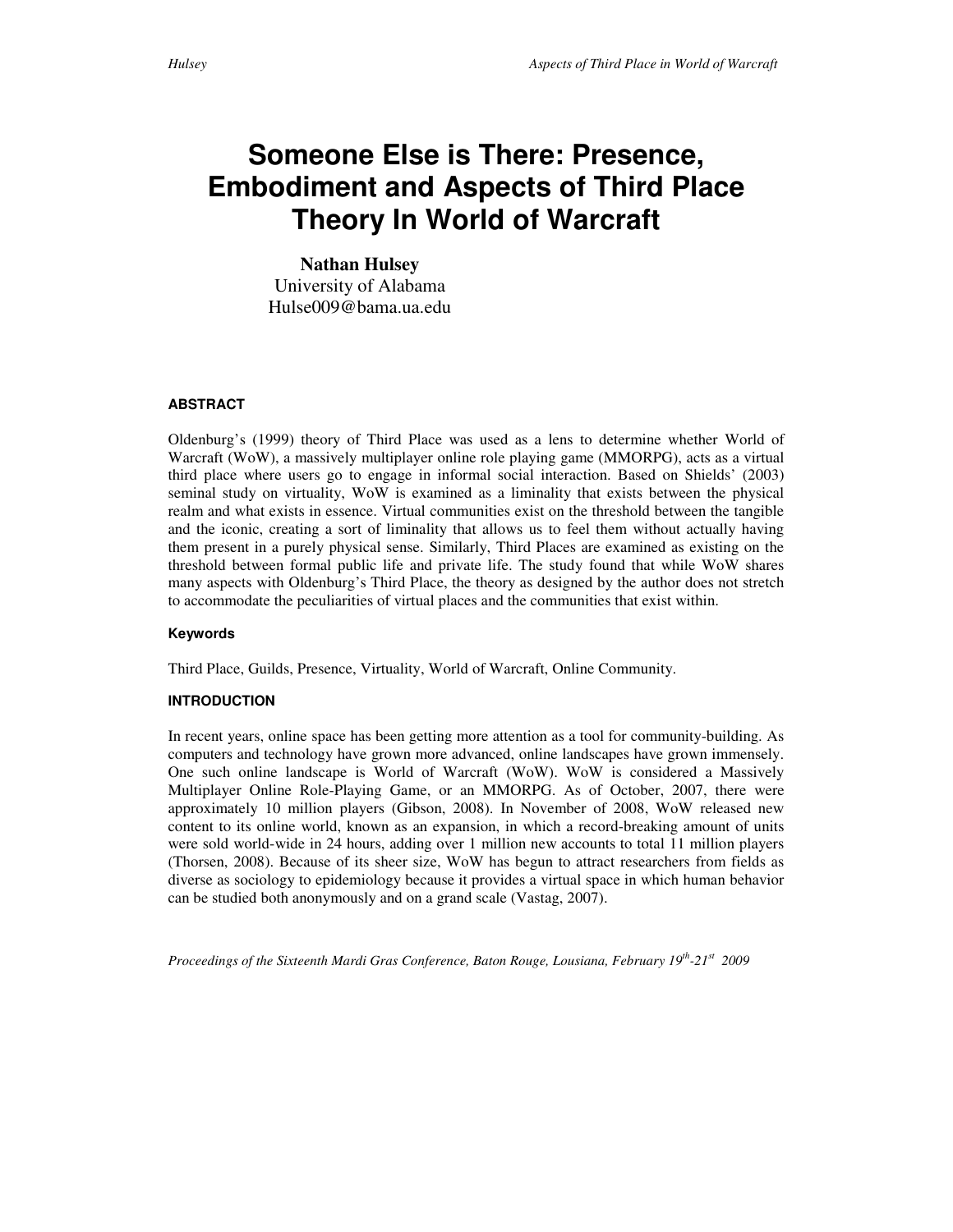WoW is an online paid experience in which thousands of players interact within a three dimensional virtual landscape. These players are separated into "realms," which hold several thousand "toons" or avatars. Avatars are the life-blood of Azeroth (the world in which users interact). Through these digital representations of self, people can interact with a fully functional virtual reality which mimics an actual world (Boone, 2008). There are different continents, oceans and ecosystems. There are even different cultures and languages which one can choose to learn and be a part of (Pirius, 2007; Squire, 2006). Animals attack each other and the player, there are warring nations, it can be cloudy or sunny, it can rain or snow, and there is night and day. If you arrive in the unending plains of The Barrens, a savannah located in the continent of Kalimdor, at just the right time, you can witness a breathtaking sunset and then the onset of the dusky fog rolling in from the nearby mountains.

 Of course, the primary feature of WoW is not the virtual world itself; it is the communities that form within this virtual world. As an online community, WoW players are a distinct group of people with shared interests, backgrounds, geographical area or culture interacting through the use of computer mediated communication, or CMC. In this case, the geography would be the game itself, and the culture and shared interests are inherently linked to the playing of the game (Pirius, 2007). Specifically, within WoW, players unite to form guilds, or groups of like-minded players that use teamwork to advance through tougher areas of the world (Gibson, 2008). Technically, guilds are groups of real people working through avatars to accomplish goals and form relationships within the boundaries of WoW's virtual realm. Some theorists such as Robert Putnam and Neil Postman argue that the internet and the so-called "virtual existence" that WoW affords users is destructive to communities and social capital. Instead of building relationships, culture and communities, virtual communities foster isolation instead of combating it, and at best offer a pale imitation of community when compared to the "real" thing (see Postman, 1993; Putnam, 2001). Others point out that WoW, specifically, does allow players to create and maintain a "heroic identity" through their avatars, but does not necessarily free them from performing real-world social roles and succumbing to real-world social pressures within the virtual world (Boone, 2008).

 Yet, recent research into guild play suggests that players do form, and feel, a unique sense of community when playing online. Perhaps one of the reasons that WoW is so popular is that it forces its players to be social. Guilds are absolutely necessary for progression in the game and being a member of an elite guild can command respect on the server that the user plays on (Ducheneaut, Yee, Nickell & More, 2007a). The fact that WoW is goal-based and that these goals almost always require one to be a participating member in a group of players makes WoW an inherently social game. Guilds often gravitate towards small, close knit communities of players because of the trust and teamwork needed to progress through increasingly difficult goals (Ducheneaut, et al. 2007a). Furthermore, guilds, like individual players, must operate within the written codes of the game giving guild members a sort of virtual heritage through which social learning is enabled (Williams, Ducheneaut, Xiong, Zhang, Yee & Nickell, 2006). The rules of Azeroth are different from the rules of everyday life, with the most obvious difference being the absence of fantasy elements such as magic or video game elements such as avatar customization. For this reason, WoW players engaging in social activities through guild life operate within a unique set of norms determined largely, but not exclusively, by the rules of WoW.

What is puzzling about WoW is whether it acts as a meeting place, or whether it is simply an imitation of a meeting place. Putnam states that a lack of informal social interaction, the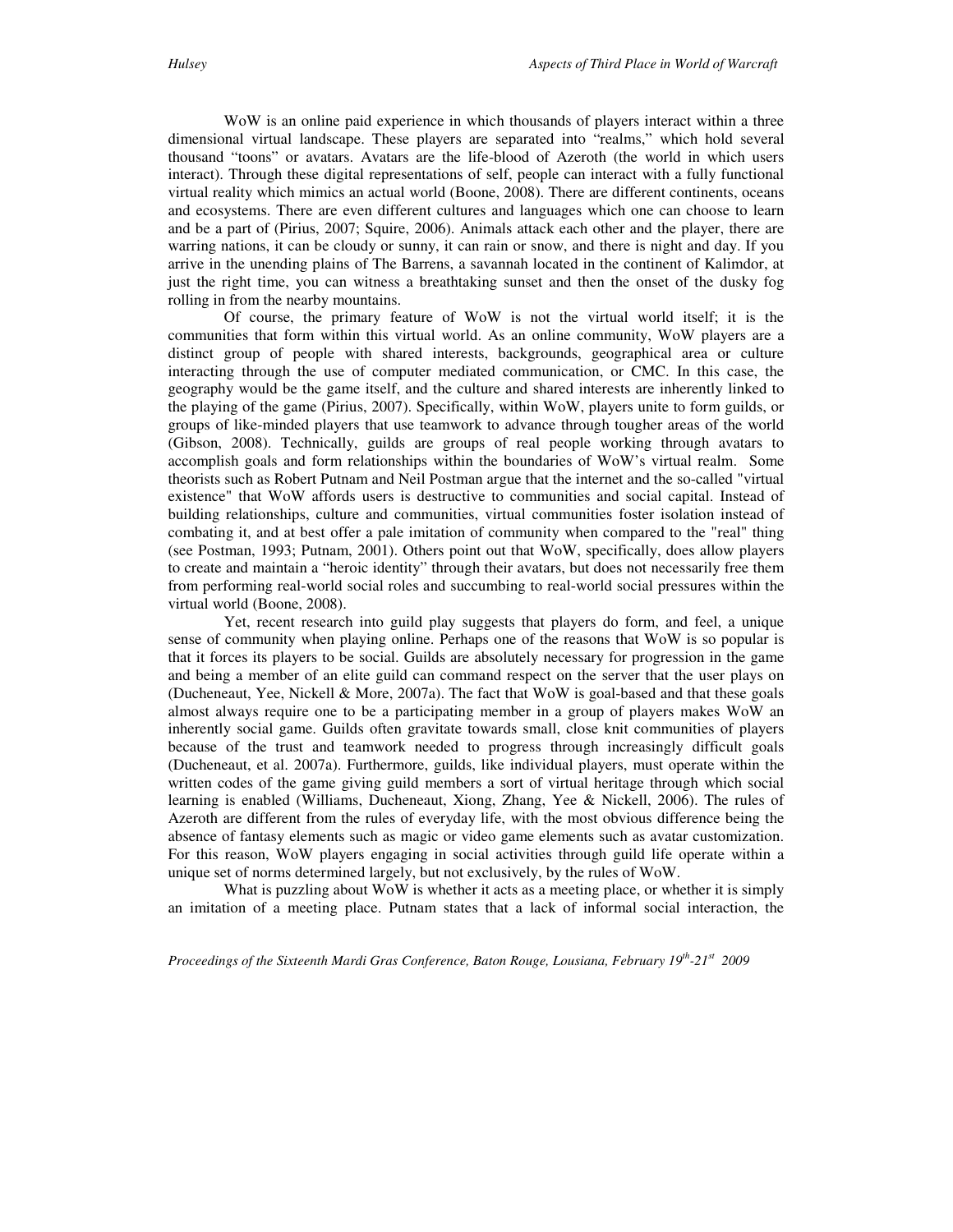lifeblood of community, has been decreased by media use (Putnam, 2001). Ray Oldenburg believes that crucial informal meeting places which foster sociability and civic involvement are on the decline as well (1999). This paper explores the concept that virtual spaces, such as the environment WoW provides users, can be considered one of Oldenburg's informal meeting grounds.

#### **VIRTUAL COMMUNITIES AND THIRD PLACES**

Oldenburg states that when "the good citizens of a community find places to spend pleasurable hours with one another for no specific reason, there is purpose to such association" (1999). By this he means that society and communities are held together by a general sense of social well-being, or the ability of the community to meet and mingle on an informal basis. This informal social life is aided by what he calls third places, or places that are neither home nor work. Third Places are public meeting spaces that act as neutral ground, providing an informal atmosphere ripe for casual socializing.

 Third Places combat societal tendencies toward isolation and loneliness (Oldenburg, 1999). In order to avoid separation from a formal public life, people will seek out a neutral space that fosters interaction, engagement, and a sense of community to relieve and reduce isolation. Oldenburg states that people seek third places on neutral ground to relieve stress and decrease isolation; people seek inclusion to connect with others who share similar interests and to relieve stress and decrease isolation; community is bolstered by informal sorting areas that facilitate grouping on neutral ground based on common interests; and community is developed through access to neutral ground, which fosters a sense of inclusion.

 Oldenburg states that third places can be defined not by where they are, but by what they do, and that they tend to have a set of common characteristics (1999; Soukup, 2006). Third Places are neutral ground in that they act as "places where people may come and go as they please, in which none are required to play host, in which all feel at home and comfortable" (Oldenburg, 1999). Third Places also act as social sorters and levelers, a leveler being anything "which reduces men to equality" and a sorter being a place that ignites broad-scale association, which leads to "socio-metrics," or people with similar interests finding one another and creating lasting relationships (Oldenburg, 1999; Soukup, 2006). Oldenburg states that Third Places are accessible, that they are affordable and do not place an emphasis on "table turning." They keep long hours and are near to residential and business areas (1999). In part because of accessibility, third places create regular customers. Regulars create a community atmosphere and inspire conversation in others. They know the staff, the place and move about it as if it were their own. The main activity in a third place is conversation and social exchange, which includes lively talk about general topics, which is "scintillating, colorful, and engaging" which is then also often a companion to the sorting and leveling processes (Oldenburg, 1999). Finally, Third Places keep a low profile that constitutes a sense of "homeliness," which means they create an atmosphere that places emphasis on the people who inhabit the location and not the location itself (Oldenburg, 1999). This playful atmosphere inspires wit and lighthearted conversation, which fosters inclusiveness.

 Oldenburg argues that culturally, the U.S. lacks even the ability to defend the necessary public places that are so vital to a healthy community and social life (1999). American culture stresses individuality and independent action, an ideology that isn't necessarily bad, but that must be tempered by the realization that it takes grease to keep the wheels of society turning. This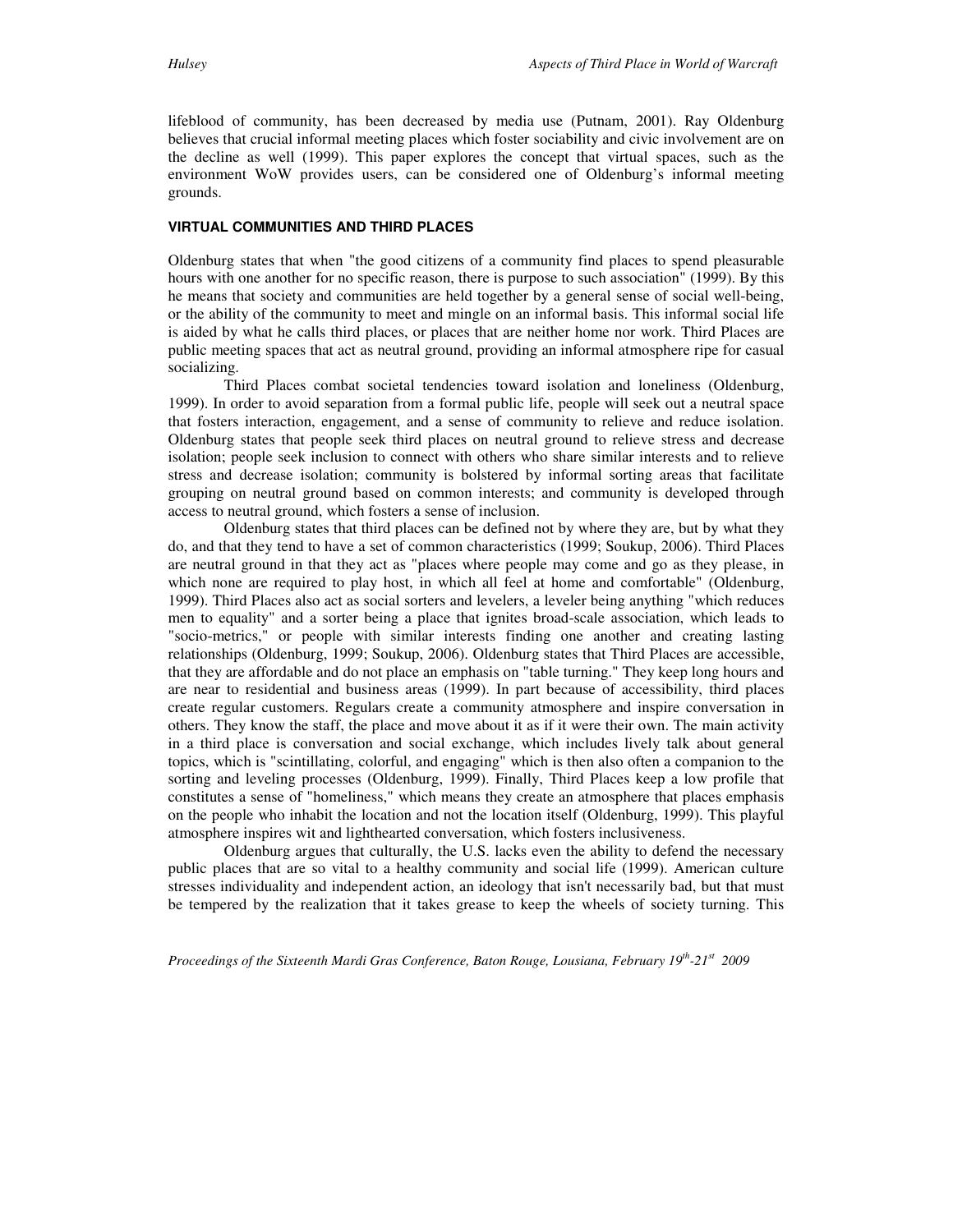grease is a sense of communal well-being, which is aided by informal public meeting places. However, there are few of these left in America. Oldenburg points out that the third place's capacity to serve the community often is not reliant upon the ability of a nation "to understand its virtues" (1999). This means that third places can be anywhere, including somewhere as fundamental as a virtual, online community based in the internet.

 Yet we must ask ourselves, what is a virtual world? Rob Shields explains that the word means something "in essence" or "essentially so" (2003). The root is 'virtue' which comes from the Latin root *virtus* meaning strength or power (Shields, 2003). The idea of a virtue comes from the Platonic forms; they are precisely not real because they are iconic: they exist outside of the objective realm and delve deep into the subjective world, where humanity sculpts and molds reality to a fine point that tips the spearhead of symbolic thought.

 One could argue that this amorphous virtuality, in which identity can be formed and reformed to suit the user's needs, is a form of "role-playing," and is not conducive to deep personal relationships. The counter-argument would be that we role-play every day. We are different people at work and at home, with our children and our spouses. We change our behavior to adapt to the environment in which we reside. In the case of reality, the critics of CMC have a tangibility bias, the idea that if it is not existent in space-time then it cannot exist in a way which makes it useful. However, if this is so, then why is it that so many people fall in love and have successful marriages through using the Internet? In the case of humanity, reality is to some degree purely subjective, and just because we cannot see something, that does not mean it is not there. Therefore it is not far-fetched to assume that if people feel they are experiencing community on the internet, the chances are that it is a community.

 Virtual communities exist on the threshold between the tangible and the iconic, creating a sort of liminality which allows us to feel them without actually having them present in a purely physical sense. Reducing internet communities to a real/unreal binary is naive because of the very nature of virtuality--it does exist in *essence.* Shields points out that reality for psychologists and physiologists concerns an object that can be identified and verified by firsthand observers who perceive it (2003). Computer files, tiny bits of virtual information made visual through a graphic user interface, can be tracked and seen by the computer users. Because they are abstractions interpreted and converted by a cybernetic system, does that make any less real? Anyone who has read a .pdf file instead of picking up the actual document recognizes that the *text* is the same despite the fact that the *form* is different.

 Virtual worlds and those who inhabit them are a different form of community than, say, the local bridge club. Yet it could be argued that it is textually the same: people interacting with each other. Guild research by Williams, et al. suggests that many small guilds are formed by family or a small group of close friends, and then expand to include other players of similar interests (2006). Guilds, large and small, either thrive or fail based on participation, trust and sociability.

 Ducheneaut, Moore and Nickell point out that one can compare a game's virtual spaces to Oldenburg's ideal real-life social spaces (2007b). Ducheneaut, et al. use another MMORPG, Star Wars Galaxies (SWG), to examine how virtual environments can promote sociability, a key concept in Oldenburg's theory, however, because of similarities between all MMORPGs the observations made can be carried across virtual spaces. One key concept is the interrelated nature of player professions. In SWG, players can have professions that their avatars can learn to make money and advance skill levels. These professions often require items from other professions to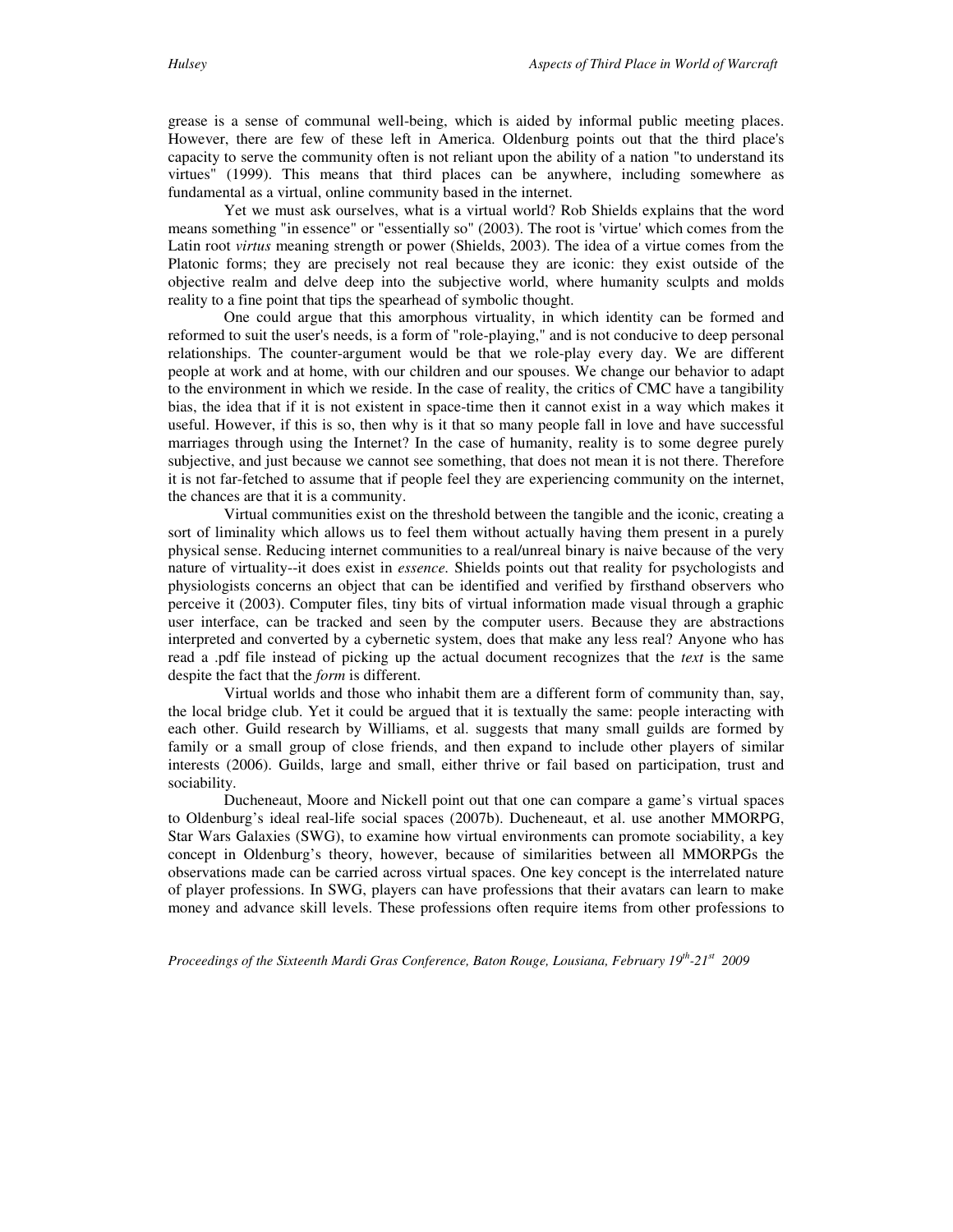advance, thus forcing players to nurture viable relationships with other players in order to progress (Ducheneaut, et al. 2007b). Similarly, in WoW, players' professions often depend on other players. Enchanters, who specialize in item enhancement, require goods from blacksmiths, who specialize in metallurgical. These professions also require players to foster relationships amongst one another in order to progress in the game. This, along with guild creation and management, led Ducheneaut, et al. and Williams, et al. to the conclusion that third-place communities could exist within online environments by promoting sociability, although in an inherently different way than their real-life counterparts (2007b; 2006). Nardi and Harris also found that collaborative play effected people's enjoyment of the game, resulting in the formation of tight-knit groups (2006).

 Soukup states that online environments can offer up highly satisfying social interactions despite the lack of face-to-face contact (2006). This is in context with the idea that third places can reduce stress and isolation by providing meaningful social connection. He also suggests that research into CMC and community implies that, if operated correctly, online communities may actually help to reverse alienation and disconnectedness that is associated with the post-industrial world (Soukup, 2006).

 Within WoW, through digital representations of self, people may be able to experience the perceived presence of others. WoW's avatars, called "toons" by players, can interact with a fully functional virtual reality which mimics an actual world. They are essentially animated cells with set parameters of movements and emotes (emotions that can be articulated by the toon) that are controlled by the player. There are varying degrees of realism in different MMORPGs, but WoW leans towards the more cartoon-like animations. This is interesting, as it may result in the game's enormous popularity and its uncanny ability to spawn close-knit communities.

 Scott McCloud states that cartoons and comics are really just icons--meaning any image used to represent a person, place, thing or idea (1993). Words (which he defines as non-pictorial icons) are fixed in meaning and abstract. Their appearance does not affect their meaning because they represent invisible ideas and have no resemblance to the idea, which they represent (i.e. a drawing of an eye and the word "eye" represent the same thing, just in different ways). Pictures have a more fluid sense of meaning. They can vary in how accurately they depict "real life" (McCloud, 1993). McCloud sets up a continuum in which pictorial icons exist on a scale of "realism" with a photograph as the most real and the cartoon as the least real. Yet he poses the question, "Why would anyone, young or old, respond to a cartoon as much as or more than a realistic image?" (McCloud, 1993). He points out that our culture is enthralled with the strippeddown reality of the cartoon. McCloud states that cartoons are essentially a way to focus our attention on an idea. In other words, when we look at a picture it can only be what it represents. A portrait of George Washington can only be George Washington. However, a cartoon, as it further divests itself from reality, can become anything in our minds. McCloud claims that abstract cartoons (a smiley face, for example) become less accurate and began to come closer to the true *iconic* image. He states, "Humans are a self-centered race, we see ourselves in everything. We assign identities and emotions where none exist and we make the world over in our image" (McCloud, 1993). McCloud explains: humans have a very basic sense of self, but it is vague and cloudy, encompassing "...a sense of shape...a sense of general arrangement" (1993). Thus, when we see a photograph or portrait, we see another person. But when we enter into the iconic world of the cartoon, we see *ourselves*. McCloud claims that "...the cartoon is a vacuum into which our identity and awareness are pulled" (1993). Cartoons are universal; they are an empty shell that we can inhabit. McCloud states that we don't just watch cartoons; we literally *become* them (1993).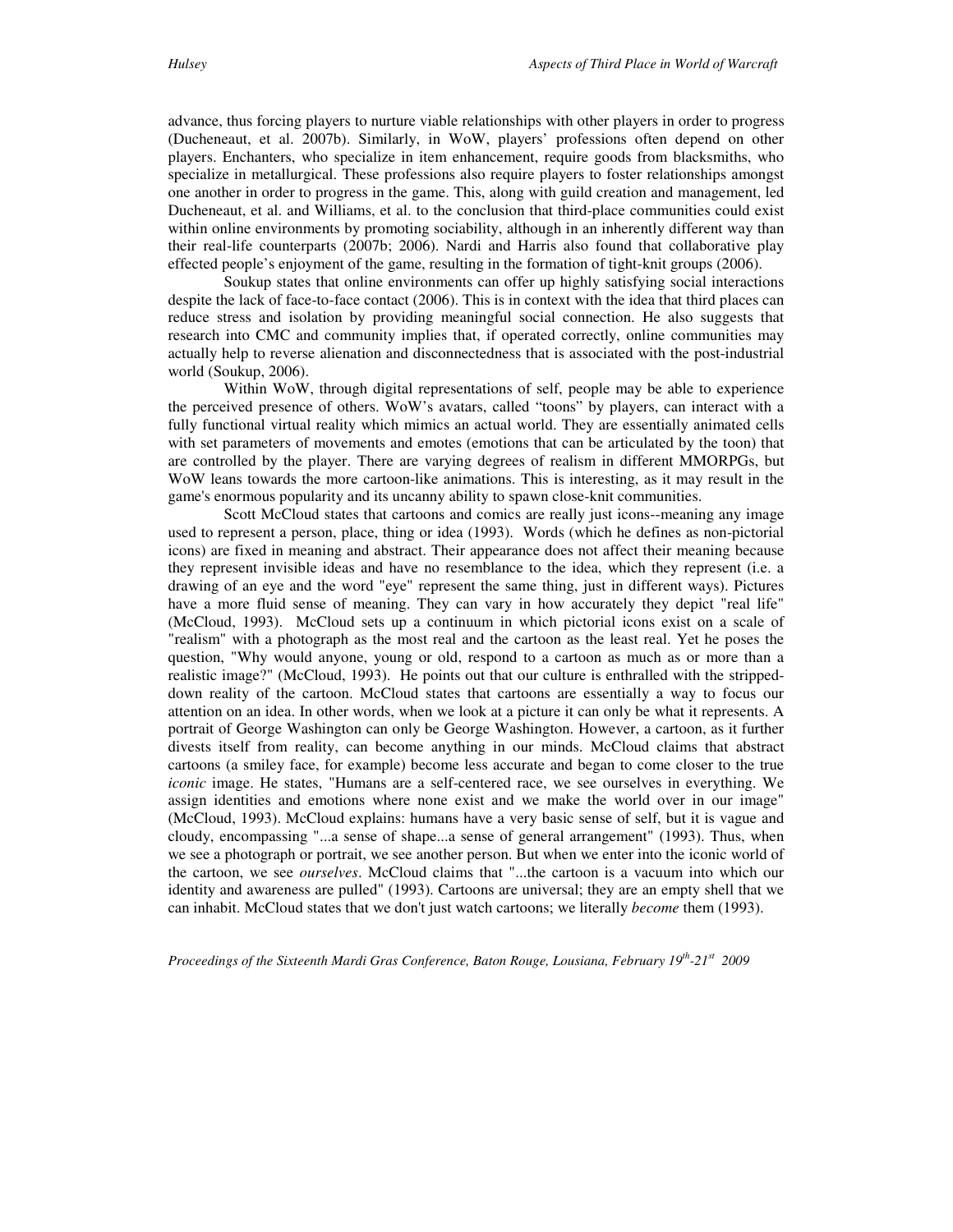cartoons lend themselves to the world of the concept (1993).

 Thus, the cartoon literally *becomes* the icon, archetype and theme and players become their toon. Cartoons and avatars are archetypes in the purest Jungian sense: they do not just tap our subconscious, they are our subconscious. Since it is the player and not the game giving concepts shape and meaning, the iconography of the avatar/toon is universal. They rely on the player to assign it meaning, thus acting as a vehicle for a separate, but no less real, reality.

 In a sense, an avatar is an extension of one's self, a tool players use to digitally embody themselves, enabling them to enter and interact with an immersive virtual world. These avatars are self-contained vehicles, which are digital ambassadors to the virtual. In short, the avatars inhabiting WoW are people with personalities, hopes, dreams and intellects. A social tool in the game allows WoW players to keep track of the people, friends or foes, that a user encounters, and the forum and chat servers allow lasting bonds to form from what is initially a goal-oriented relationship. Also, players can modify their avatars to suit certain needs or personality traits (Boone, 2008). Players can create different races which have innate skills (such as healing talents or increased weapon damage) and classes that can specialize in different tasks. Each class is integrated into a group system, so players always find themselves "needed" by certain groups. Factions also provide players ways to embody themselves through the game: the Alliance is an order-driven faction with beneficent intent while the Horde is more rebellious and chaos-centered. With every choice players make they take one step further to creating their own unique presence in WoW's digital environment (Gibson, 2008; Boone, 2008). It is the fact that people are actually present through their avatars, and that Blizzard encourages interaction through social-use interface tools in this digital world, that may aid in fostering a unique online community in WoW that perhaps meets Oldenburg's criteria for a Third Place.

 Yet the best way to determine whether players use WoW and similar MMORPGs to combat societal tendencies toward isolation and loneliness and seek out a neutral space that fosters interaction, engagement, and a sense of community in order to relieve and reduce isolation-related stress is to play with them and ask them. In this paper, the researcher will discuss findings after spending a year playing World of Warcraft and attempt to determine whether WoW counts as a third place.

#### **RESEARCH QUESTIONS**

The purpose of this research was to find whether people viewed WoW as a "place" that they could actually go to experience the informal social life that Oldenbug states third place stimulates.

 Also, the researcher sought to find whether WoW combats societal tendencies towards isolation and loneliness assuming that, in order to avoid separation from a formal public life, people will seek out a neutral space which fosters interaction, engagement and a sense of community to relieve and reduce isolation.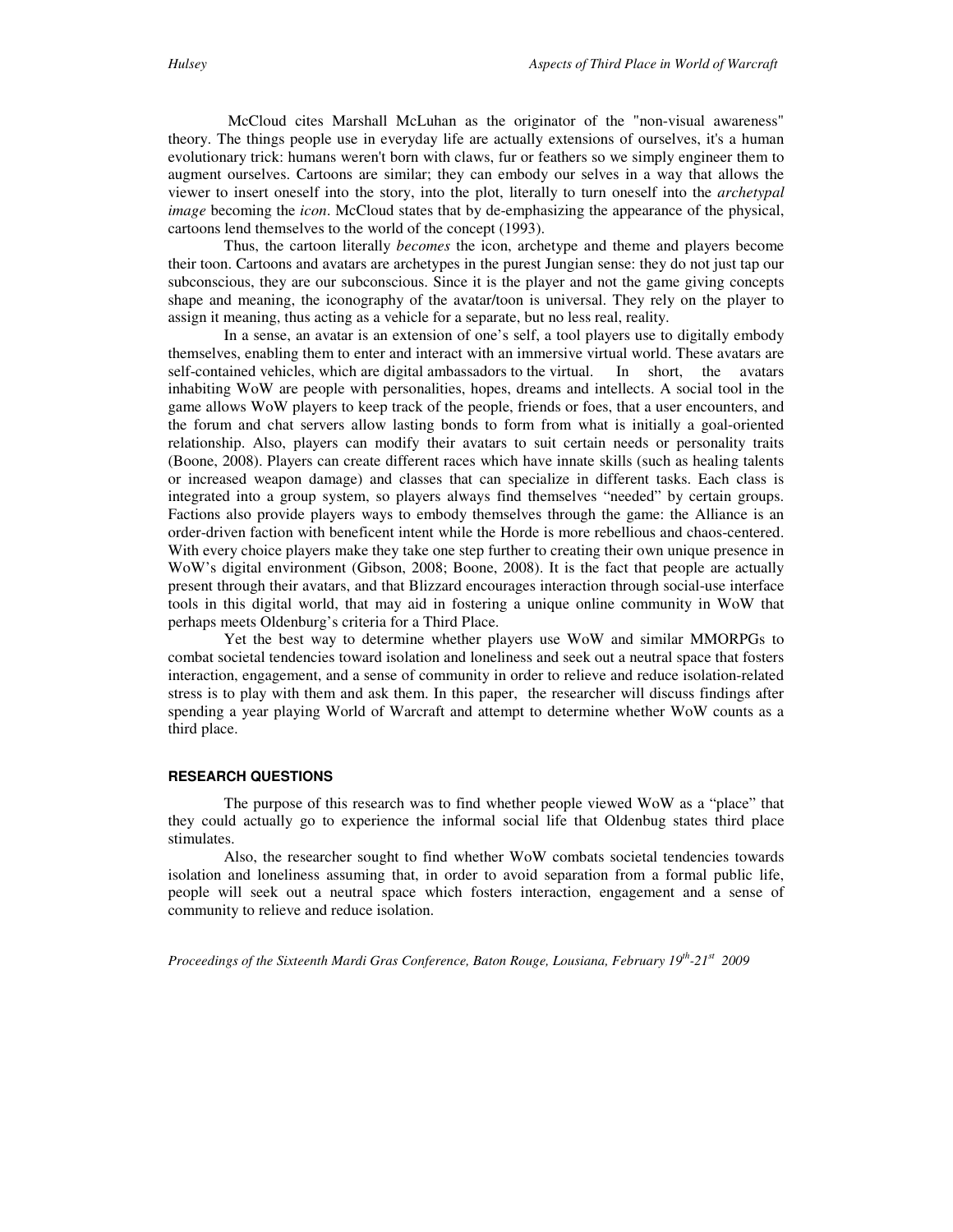And finally, the research attempts to find whether serious WoW players used the immersive digital landscape to relieve stress and decrease isolation, seek inclusion to connect with others that share similar interests. Also, the research attempted to find if players viewed WoW as neutral ground and how the politics of WoW either bolstered or decreased community.

#### **METHOD**

In order to better understand what made WoW so popular the researcher decided not just to look at the game, but interact with it. According to James P. Spradley, ethnography is less about studying people and places and more about learning them. Spradley states that when a ethnographer fully participates in an activity and does what others do in order to "become" one of the group (1980). Therefore, the research involved active participation to the fullest extent while still maintaining an academic standpoint. On the most basic level, researcher became what is known as "leet" in gamer terminology: a high-level player who engaged in end-game raiding, a time-consuming and intense group activity often involving 10-25 players working towards a goal simultaneously. This allowed the researcher to better understand the norms and worldview of those players who, to the casual observer, might be labeled as "addicts".

#### **Methods for Collecting Data**

The overall study length was one year. The amount of time spent per week was 20-30 hours. This large block of time is considered mandatory to be among an elite gaming circle. The researcher raided with and befriended a guild, running a high-level instance at least two nights a week for about four hours. This is added on top of the amount of time played in order to level the avatar from one to the maximum level 70 (4 months at an average of 25 hours a week).

 Interviews were conducted with open ended questions on the guild chat. The researcher would then whisper or PM (private message) guild members who responded. Over 30 interviews were conducted with a set of 15 questions centered around why users continued to play WoW and what their likes and dislikes were about the game. The players screen names and real-life names were not recorded. They were referred to as Players 1-30. Also, once every login session the researcher would ask a similar open ended question about WoW on the global trade chat, eliciting responses from players all over the server. These responses were then monitored by screenshots and transcriptions.

 Chat monitoring was conducted in order to better understand social interaction via observation of the general guild chat as well as global chat. The researcher learned the slang, etiquette and unspoken laws of social interaction with players on the server and made according notes/screenshots when interesting or pertinent subjects came up in either guild or global chat.

 Voice chatting was used in order to gain knowledge of how players interact through oral communication in real-time. The researcher engaged in voice-chatting with other players, often while accomplishing an objective alongside them. The researcher did this to understand how they worked together and how vocal messages were transmitted and received and how these differentiated from text-based communication.

 Realm Statistics Monitoring- using a third-party software, known as Census Plus, the researcher was able to monitor what races, classes, and factions were on at any given point in the game. By denoting the popularity of certain races and classes, the researcher believed he could better understand the social structures which build up around them.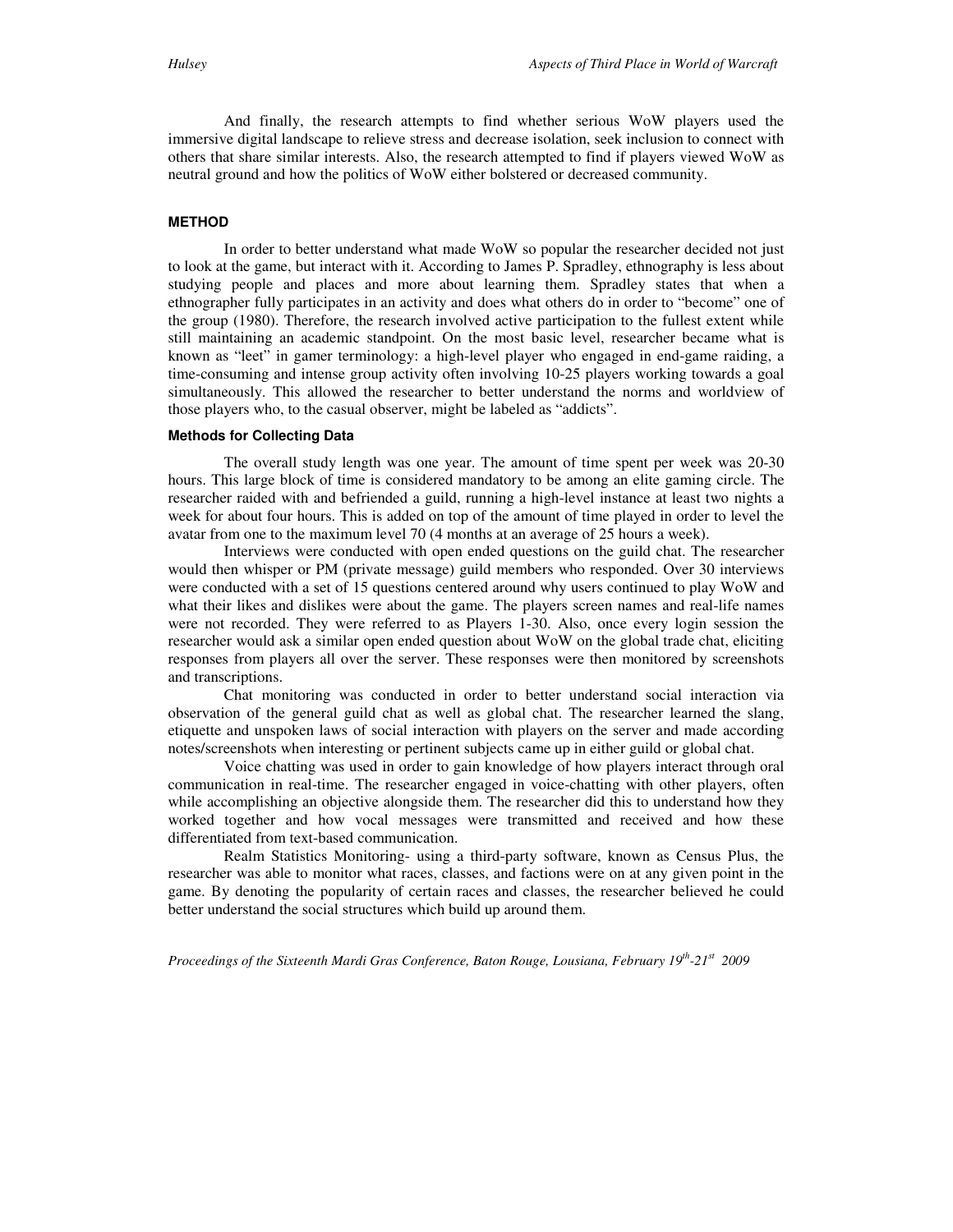Forum monitoring was conducted. Forums act as a very important aspect of the metagame, or the culture surrounding the game (Steinkuehler & Duncan, 2008). Players of different factions and races with come together in the forums and converse is text chatting and bulletin boards. By examining relevant posts the researcher sought to gain a sense of how players interact outside the game

 The researcher took extensive notes tracking both interaction with the environment and the community. Also, a separate diary was kept tracking the researcher's own personal relations with both may avatar and the community itself.

#### **RESULTS**

Out of 30 interviews, 25 respondents stated that they played WoW to reduce stress. Twenty-nine stated that they experienced the presence of others when they logged on and interacted in Azeroth. Eighteen said Azeroth felt like a second home and all players interviewed stated that playing WoW was an enjoyable experience. However, only 10 said the game was relaxing.

 Player 6, a 63 year-old female who declined to give any other information, stated that she viewed her guild as an extended family and coming home to see them was a relief after the stresses of work.

 Player 28, a 19 year-old female from the Southeastern U.S., says she logs on and plays WoW at least 12 hours a week.

 "There are people who play a lot more," she said. "My boyfriends logs (plays) at least 30 hours a week."

 She comes to WoW in order to get away from the tediousness of college life. "IRL I'm really straightforward. I guess that's why I like my character so much. I'm a rogue, see? A type of thief that is sort of a jester. Not in the comedy kind of way, but he's sort of a trickster. I sneak up behind people and do huge amounts of damage...but if they find me out I die quickly. I suppose its the opposite of my IRL personality. That's why I like it."

 As with many in WoW she gender-bends, meaning she is a female playing a male toon. On an interesting note, she find that sexism exists even in Azeroth.

 "I find I have more freedom as a male toon. People treated me differently when they thought I was a girl. They assumed I needed help or didn't know how to play."

 The fact that she felt undermined shows that presence is strong even online, and can play a part in the everyday social situations players face. Despite social hardships that persist from IRL into WoW, she continues to visit Azeroth.

 "People who don't play don't understand," she said. "There are real people, so you have a sense of social interaction, but the game is also goal-driven and has a point--to become a bad-ass. You have a real sense of place, too. For example, I'm an herbalist. I have to know where flowers grow, and different species have different climates. I also have to remember the safe paths to get there."

 Player 1, a 30 year-old male in Northern Virginia, plays WoW in order to de-stress after work. "I go on to see my friends and talk. Sometimes we quest but sometimes we just jump on Vent [Ventrilo, a live voice-chat software] and talk," he said. "Sometimes its just refreshing to be accepted for who you are."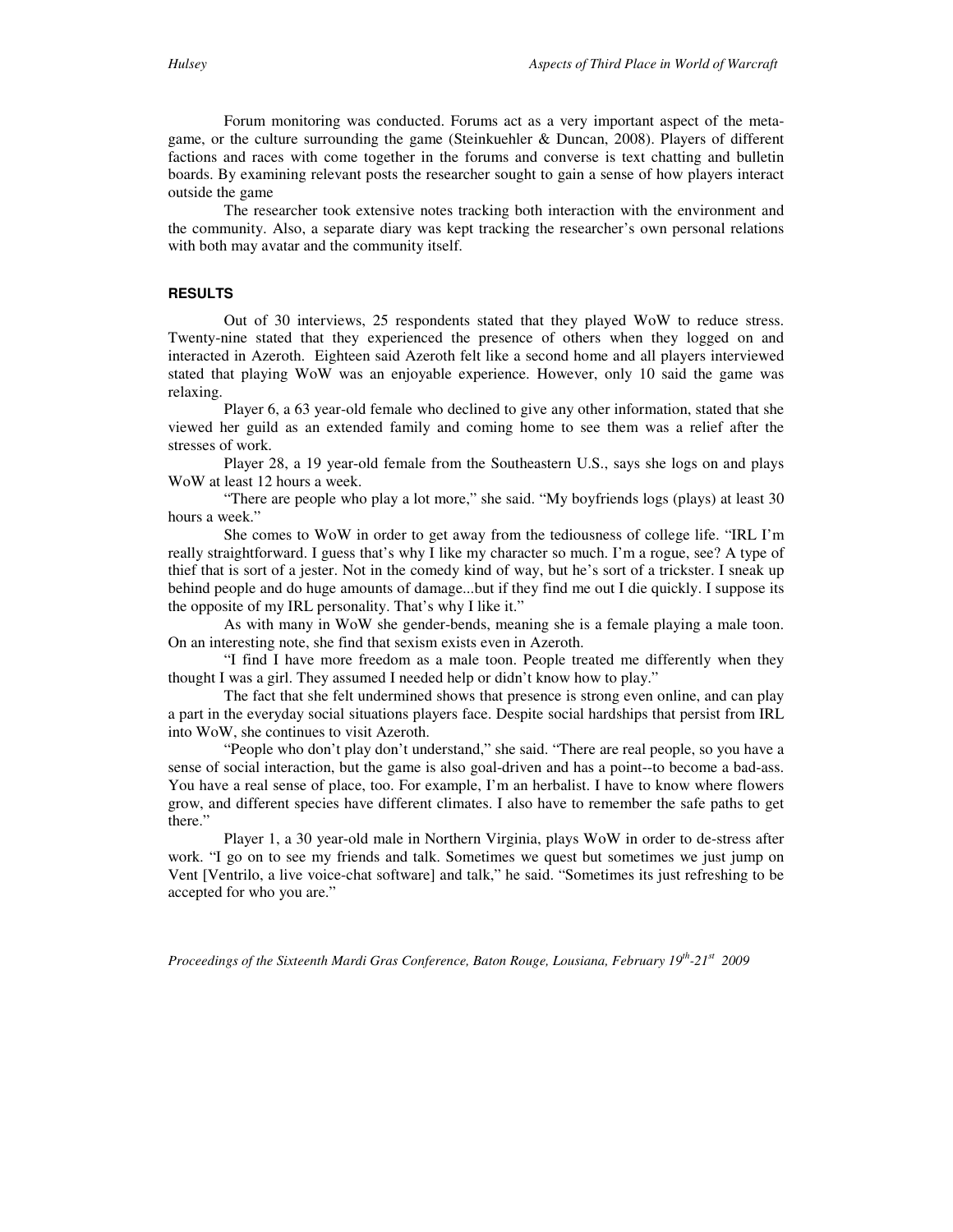Like Player 28, he feels the sense of presence very keenly, even when it hurts. "It hurts when you get left out of guild activities, or find out they have replaced you for an instance [group activity]. It's funny how upset you can get, but then you just have remind yourself: it's a game. It just doesn't seem like that's true most of the time," he said. "It's only when you log off for the night that it all gets put into perspective."

 Player 3, a 22 year old male from the Midwestern U.S. who has two young children said he allows his daughter to sit in his lap while he plays. He said she seems to enjoy watching her father play WoW more than she likes watching TV.

 "Oh yeah," he said. "I definitely think she understands. She knows that if she hits the keyboard the character on the screen moves. She's only two." He demonstrates by letting her take the keyboard while dueling (a friendly test of strength between two allies). His character, a giant bear, begins to spin around wildly then suddenly stops and looks directly towards the researcher's avatar, then begins to leap around excitedly.

"That was her," he said. "She understands someone else is there."

 According to Subrahmanyam and Green, chat and CMC are often used to strengthen already existing relationships (2008). Similar results were collected by monitoring chat responses to open-ended questions such as "Why do we play WoW?" which were sent to the global chat network. The serious responses ranged from relaxation, interaction and friendship to simply, "...because it's fun". Often times these question ignited controversy between parents who played yet limited their children's time on the game, individuals saying it destroyed their IRL social life and individuals saying that WoW interaction was the same as IRL minus the physicality. The researcher would often engage in debates which cropped up on the channel, which works as a sort of Poor Richards Almanac of Azeroth. The global chat channel on WoW is meant for trade only, a sort of global marketplace for selling materials, items and help. Yet Blizzard's intent of having the channel solely for trade failed. Global trade chat became something much bigger: a thriving conversation channel which encompassed flirting, jokes, advice and even wedding announcements. Often people use it to find groups and guilds or form clubs with others who share similar interests. Also, warnings are made about untrustworthy players, loan sharks and price gougers who monopolize auction house goods. Often times these warnings result is a community blacklist of certain players. Through observations, it was found that global chat works as the mouthpiece for the community and is the starting point for all players to become engrossed and engaged with others.

 From observing voice-chat and the role it plays in WoW communities, the researcher learned that there is essentially a "business channel" for the game through the use of real-time chatting between large groups of people, much like a very large telephone conversation. However, unlike the trade channels, in the upper levels of the game voice chat is often used to relay instantaneous orders to raid members. As with text-based chatting, voice chat hosts a number of slang words and acronyms that can only be understood by those who have played the game for an extended period of time. Since voice-chatting is often used for serious business (such as raiding) younger players will often sit in to listen to the raids, which allows them to learn the lingo as well as the etiquette for chatting in a raid party, both during the action and during the downtime between large engagements with enemies. Therefore voice-chat servers act as socialization chambers for younger players, who learn the ropes for raiding by listening to "elder" players (the terms young and old to denote the avatar's level, not necessarily the players biological age). This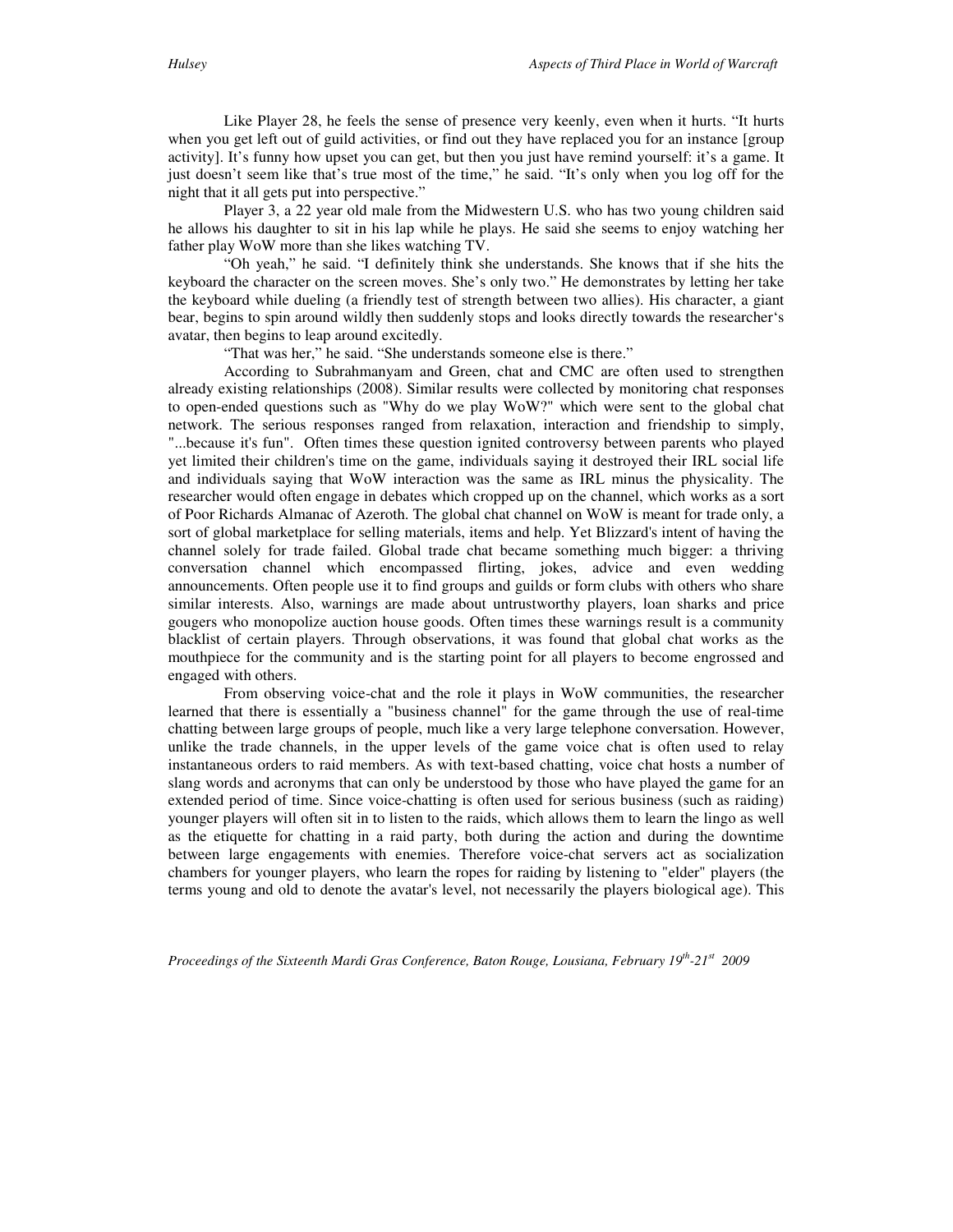helps to form a teacher/student aspect of WoW, which is important for building bonds and passing on traditions that affect everything from the smallest guild to the enormity of the game itself.

 Realm statistics monitoring did not have the desired effect of giving an idea as to how factions affected community. While it did show what players, classes, factions and races were logged onto the game at any given time, it did not provide any information which might have helped to determine existing aspects of third place which may or may not be apparent through statistical means. However, it did give a base point for constructing interview questions and approaching field notes. Knowing how many players exist on the server chosen (Kael'Thas; 2,400 players) gave an idea of how much data should be collected to get close to a general consensus based on players' opinions.

 Forum monitoring is perhaps the most important methodology for this type of research, not only does it give a general "feel" for the server itself (rivalries, friendships, disciplinary actions and personal news) it is also static, and therefore easier to refer to than the chat channels or voicechat servers, which all move very rapidly. Some studies, such as Steinkuehler & Duncan's (2008) study on scientific language and processes on WoW forums used content analyses to examine trends in communication. What they found was that most forum discussion results in "social knowledge construction" (Steinkuehler & Duncan, 2008). On the most basic level, the forum acts as Greek chorus of WoW. It provides back-story to current feuds between guilds and often-intense discussions about the lore of the game itself. It is the main mouthpiece of the meta-game, or the culture that surrounds the game, and therefore does not always involved discussions that are intrinsic to WoW's mechanics. Players come here and can log onto a host of forums which interest them based on their class, race, faction or server. There, within each forum they may participate in a community of others that hold the same interest. This allows them to pick and choose communities that they wish to take part in and also introduces them to a host of people they would otherwise not know because of server and/or factions divisions. It is not uncommon for players to form romances over the WoW forums, and in this yearlong study, the announcement of over 15 weddings that were WoW-related was observed. Also, community events are organized over the forums from the mundane to the more personal, such as memorial services for players who passed away. It is the focal point of the meta-game, and because it is static, players often take the time to go more in-depth on subjects and discussions in the forum than in the fast-moving world chat.

#### **DISCUSSION**

 It is the rudimentary instinct to socially engage that fuels WoW. Even the youngest of children understand. When one places a dot on a mirror and then set a baby in front of it so the dot looks like it is on the infant's nose, the infant touches its own face after a certain age. This is a psychological test to determine self-awareness. People understand themselves because they understand presence. People's understanding is self-reflexive: people see others because they see themselves. In this way, people must also come to understand that the Internet is filled with other people, whether they are psychically present is irrelevant as long as they are there in essence.

 Therefore, through the results of this research, it is the researcher's belief that WoW is an actual place in the net, a geographical location filled with people, culture and community. The next step is to say that since WoW is neither someone's home or work, then it could be classified as a liminal place between private and public life where people go in order to engage in casual social interaction. The results of the chat monitoring and interviews suggest that people use WoW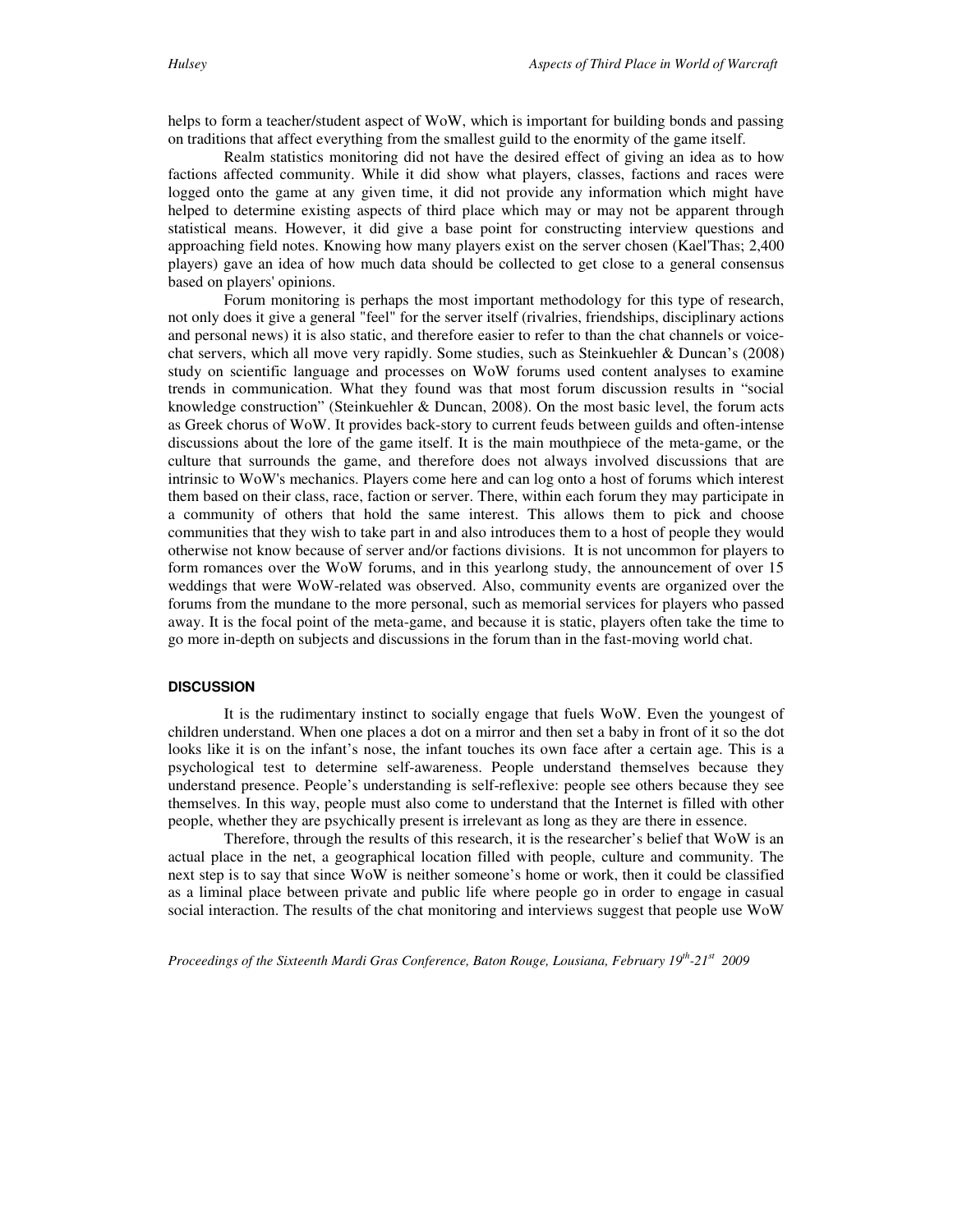to reduce isolation, and while many said that playing the game itself could be stressful, the community surrounding the play is reassuring and comforting. If one is a member of a guild or a forum group then a regular cast of characters surrounds one. Even operating alone on a server one gets to know players who sign on frequently, which gives a sense of regularity to encounters.

 WoW is considered to be accessible and neutral. No one person owns WoW and no one person is forced to play host. Unlike other MMORPGS, WoW discourages buying and owning property such as houses and shops. This frees people from the duties of keeping up their own personal spaces and promotes recreation and socialization. Also, WoW, similar to other third places such as coffee houses, is monetarily feasible for a variety people.

 Another argument against WoW being accessible is that older generations may not be familiar with computers and may have trouble learning how to play. Blizzard has installed a tutorial that solves this problem, giving step-by-step instruction to any who may be unfamiliar with computers. Several members in the guild observed over 50 years of age, dispelling the myth that online gaming is only "for the young."

 WoW also acts as a social leveler in the sense that everyone who plays has a chance to become "leet." While the game is skill-based, a person's advancement relies largely on how well the player can work with others. Everyone begins as a level one and every ends as a level 80, should the player choose to progress through the entire game. Guilds are formed in order to help players achieve their goal in a supportive environment. While some guilds are larger and better respected than others, the interaction between guilds in the same faction is largely congenial. Also, WoW does not restrict based on age, sex or athleticism. Anyone can learn how to play and since the world is entered through a computer terminal, it does require a high degree of mobility. Since the person's character is solely constructed in game they are essentially beginning as a blank slate: as soon as they start they have the same social status and ability to advance as anyone else in the game. This, its believed, helps to account for the games popularity as a "hang-out." Many times players will log on solely in order to chat, give advice and help other players. Since everyone is on a level playing field, there is no reason to feel social anxiety when in Azeroth. Interviews support this, with 27 players stating that part of the attraction to WoW is the feeling of inclusion regardless of "who one is."

 WoW also can work as a social sorter. Character creation, class, race and faction are one method that Blizzard uses to help to sort players. Many interviewees stated that they pick their character based on their personality. Classes have different abilities (healer, warrior, magic-user) and often players will choose to coincide with their interest and personality. Also, the factions cater to different personalities (rebel/conservative, chaos/order, etc.). A player's class determines their role in the group as well as their behavior during raids, battles and even every day questing. Some classes hold more responsibility while others are simply fun to play. All of these factors contribute to the sorting process where people meet based on common needs and interests. Guilds often recruit based on players' interests (there are guilds for gay/lesbian players, female players, families, singles and hosts of other interests). The forums also help sort and form smaller communities within WoW. Forum users can join discussions about a variety of topics that interest them and friend users with similar ideas. They can also form friendly rivalries based on guild or faction selection, adding a competitive nature to the interactions.

 Since WoW is a unique environment, it also breeds unique conversations. A linguist could spend years researching the origins and uses of WoW-based slang. Also, since the game is largely based on communication through text, many players choose to adopt a more "public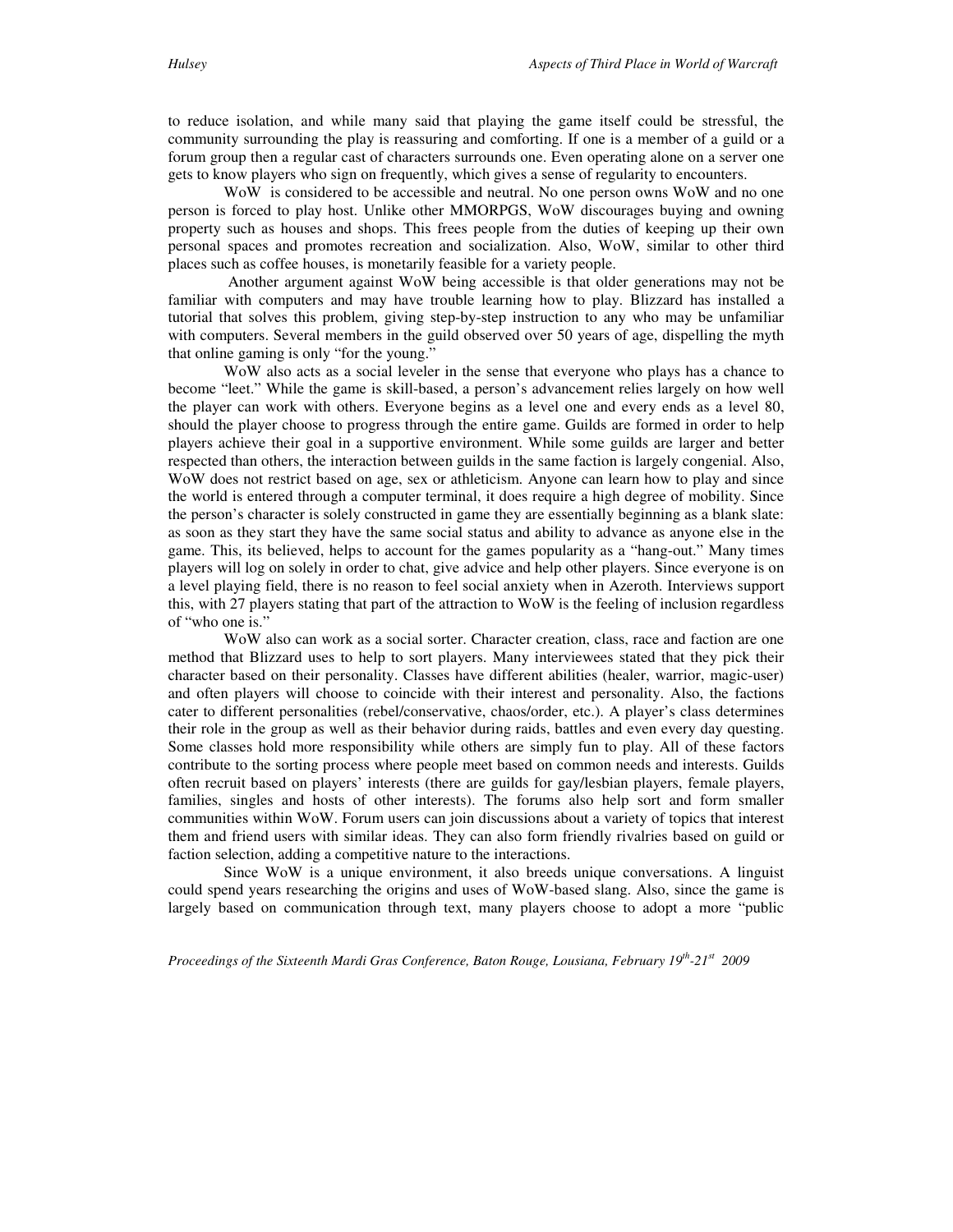address" form rhetoric similar to that of ancient Greece and Rome. The use of wit and formal address is common in chat channels and forum posts. The conversations are often lively and filled with new slang and humorous jargon. Also, knowledge was consistently produced and disseminated through the forums (Steinkuehler & Duncan, 2008). Players prank each other or post photos with funny captions. There is even a growing community of WoW comics artists who draw humorous Sunday paper-style strips based on their experiences in Azeroth. Above all, almost all exchanges are light-hearted and malicious rhetoric is policed by the community and therefore nearly non-existent.

 While these results intimate that WoW shares many aspects with Oldenburg's theory, the theory does not stretch to accommodate the intricacies and difficulties presented by computer mediated communication. Most importantly, Third Places theoretically foster civic engagement and a buildup of social capital among those who frequent it. More study isneed to asses WoW and other MMORPG's ability to promote civic engagement. Also, whether or not social capital exists in virtual worlds in it current definition is still being debated.

 While it is intriguing to apply currently existing social theories to virtual worlds, more research and theory-building must be conducted in the area to produce new or modified definitions which suit the intrinsic differences between virtual and IRL interaction.

#### **REFERENCES**

- 1. Boone, G.W. (2008) A Burkean analysis of World of Warcraft: Identity work in a virtual environment. *Proquest Dissertations and Theses*, Retrieved January 2, 2009, from <http://proquest.umi.com.libdata.lib.ua.edu>
- 2. Ducheneaut, N., Yee N., Nickell E. & Moore, R.J. (2007). The life and death of online gaming communities: A look at guilds in World of Warcraft. *Sage Publications Online*, Retrieved December 19, 2008, from <http://gac.sagepub.com>
- 3. Ducheneaut, N., Moore, R.J. & Nickell, E. (2007). Virtual ''third places'': A case study of sociability in massively multiplayer games. *Computer Supported Cooperative Work*, *16*, 129-66.
- 4. Gibson, T.P. (2008). Designed for play: A case study of uses and gratifications as design elements in massively multiplayer online role-playing games. *Proquest Dissertations and Theses*, Retrieved January 2, 2009, from <http://proquest.umi.com.libdata.lib.ua.edu/>
- 5. McCloud, S. (1993). *Understanding Comics: The Invisible Art*. New York: Kitchen Sink Press.
- 6. Nardi, B. & Harris, J. (2006). Strangers and friends: Collaborative play in World of Warcraft. *Artifex.org*, Retrieved December 18, 2008, from <http://www.artifex.org/~bonnie/pdf/fp199-Nardi.pdf>
- 7. Oldenburg, R. (1999) *The Great Good Place: Cafes, Coffee Shops, Bookstores, Bars, Hairs Salons and Other Hangouts at the Heart of A Community*. New York, N.Y.: Marlowe & Co.
- 8. Pirius, L.K. (2007). Massively multiplayer online game virtual environments: a potential locale for intercultural training. *Proquest Dissertations and Theses*, Retrieved January 2, 2009, from <http://proquest.umi.com.libdata.lib.ua.edu/>
- 9. Postman, N. (1993). *Technopoly: The Surrender of Culture to Technology*. New York: Vintage Press